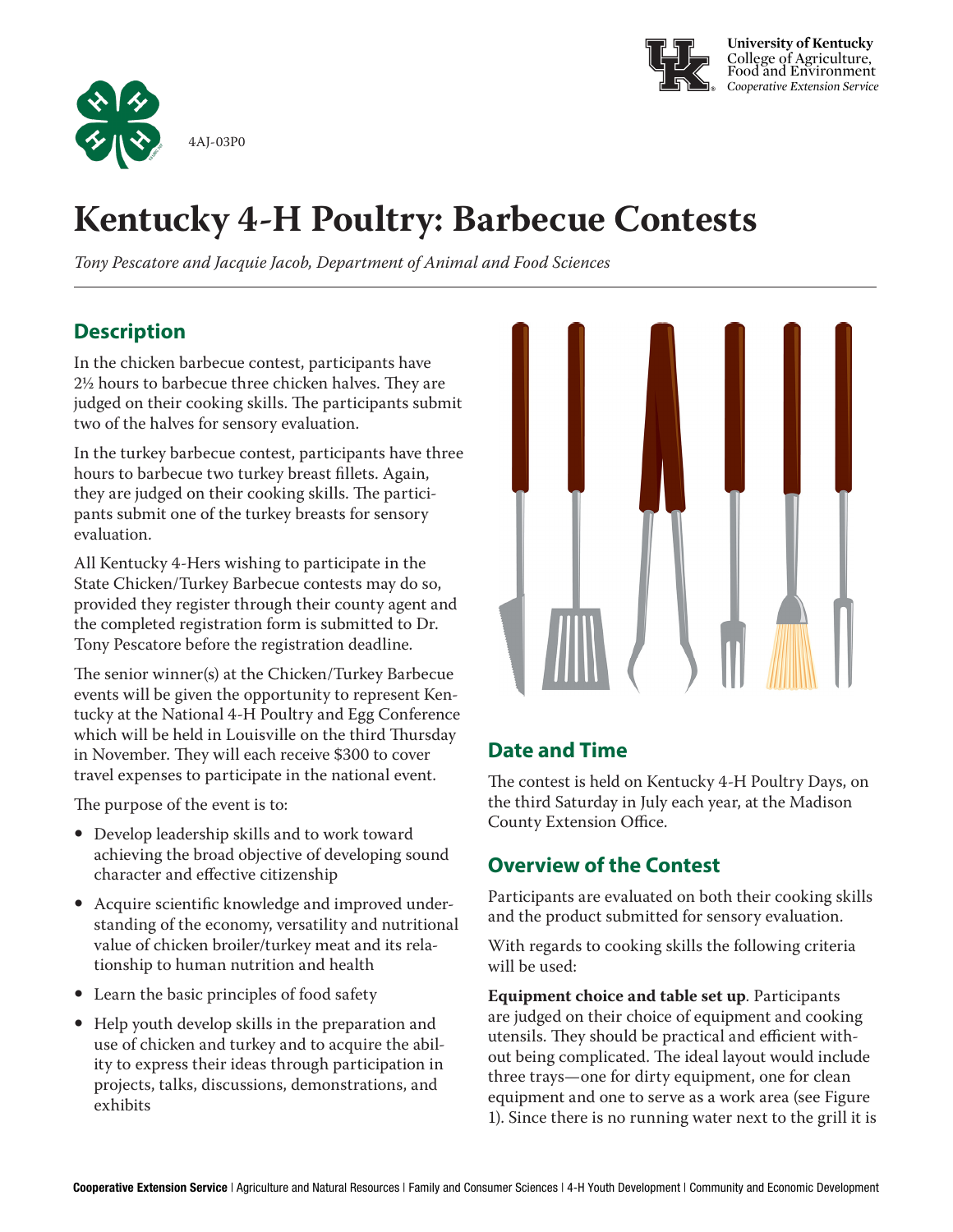



important to have a basin for water. It is preferable to have two basins for cleaning utensils—one with soap and one without soap for rinsing. In the work area participants should have a cutting board for preparing the chicken.

**with ice**

Participants are also judged on how well they prepare the chicken for barbequing. It is important that the chicken or turkey be kept on ice in a cooler until the charcoal is lit and you are ready to work on the chicken or turkey. It is important to show skill in the use of the knife while trimming off excess fat. The chicken or turkey should only be handled with clean hands, preferably with latex gloves.

#### *Recommended equipment*

#### **For preparing the chicken:**

- Sharp knife
- Cutting board (plastic or glass, not wood)
- Water
- Soap
- Hand towels
- Disinfectant wipes
- Latex gloves

#### **For barbecuing:**

- Long tongs for handing briquettes
- Second tongs for handling meat on the grill
- Long handled lighter or matches
- Vegetable oil spray (such as Pam)
- Water spray bottle
- Cooler with ice to keep sauces cold and to store raw chicken when not being handled
- Container for sauces
- Garbage bag
- Aluminum foil
- Platter
- Starter can and pliers (optional)

**Appearance and cleanliness**. It is important that participants be clean with no loose pieces of clothing (to prevent them from catching on fire while barbecuing). Hair should be back and an apron worn.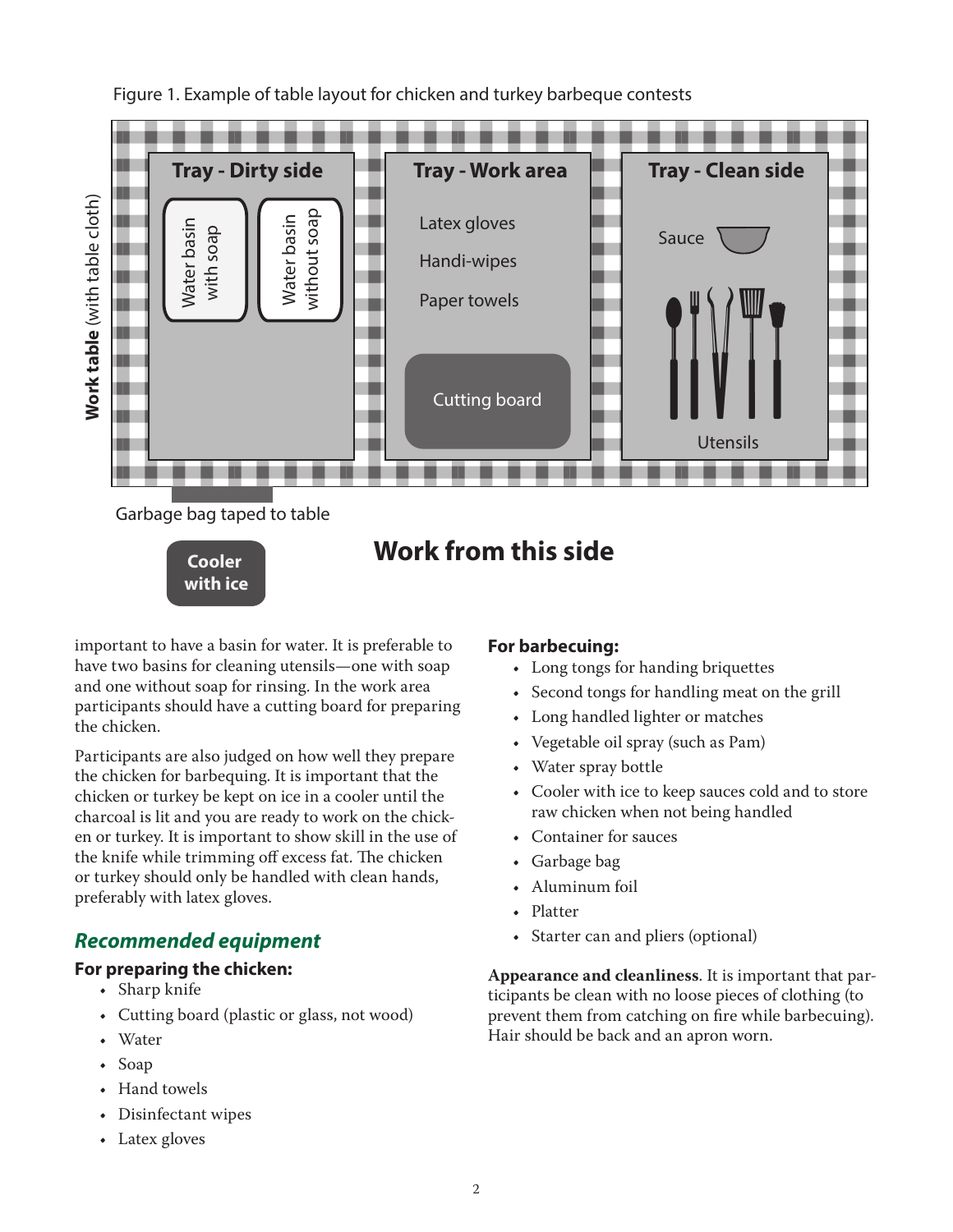#### **Chicken Barbecue**

**Preparing chicken for cooking**. It is good to remove the tail and wing tips to prevent them from burning. Nick the two remaining wing joints to help the chicken lay flat on the grill. Remove excess fat from the chicken to prevent fire flare-up from dripping fat. Remember to wash all utensils and surfaces that have been in contact with the raw chicken.

**Barbecuing the chicken**. Start by placing the chicken on the grill skin-side up. This helps to seal the juices into the meat. Turn the chicken frequently (every 5-10 minutes) to prevent burning. Do not use a fork to turn the meat because it will tear the meat and release the juices. As a result, the finished product will be dry. Use tongs to turn the meat. If the fire flares up on the meat, use the spray bottle to put out the flare-ups. Baste the meat frequently to help retain moisture and prevent burning.

It is important to barbecue the chicken until it is done. You can use a meat thermometer to make sure that the internal temperature of the breast is 160°F. Participants have three chicken halves to cook but only have to hand in two. The remaining half should be used to make sure that the chicken is properly cooked.

When the chicken is done the drumstick will twist out of the thigh joint and the wing joint will open easily. There should not be any red meat in the joints.

Plates will be provided to hand in your finished two halves which will be evaluated for appearance, degree of doneness, texture, and taste.

#### **Turkey Barbecue**

When cooking turkey breasts it is good to marinate the turkey prior to placing it on the grill. Note that participants will not be allowed to marinate their turkey prior to the start of the contest. Marination will improve the flavor and moisture of the final product. Remember to keep the turkey cold during the marinating period. It should be stored in an ice cooler.

The turkey breasts can be cooked by wrapping the turkey with aluminum foil with the dull side out. This will help prevent moisture loss. In addition, the aluminum foil helps make the turkey easier to handle. The turkey can be basted during cooking by opening the aluminum foil and basting the meat. You may want to add extra sauce to the meat and then close the aluminum foil.

Cook until the turkey is done. You can use a meat thermometer, making sure that the internal temperature of the turkey breast filet has reached 160°F. You will be grilling two breast filets but only have to turn in one. The other filet should be used for verifying that the turkey is done. When fully cooked turkey meat will be white in color with a slight pink tint. Bright pink color indicates that the turkey is not done.

#### **Rules and Regulations**

1. Participants will be scored according to the attached Chicken/Turkey Barbecue Score Sheets (Cooking Skills and Sensory Evaluation).

2. Each participant will prepare three 1¼ to 1½ pound chicken halves or two turkey breast fillets provided to them by the event monitors. The fillets will each consist of a half breast with tenderloin removed (*pectoralis major* muscle). The skin may be left on or off both fillets or one of each. Chicken and turkey will not be available to participants prior to the event starting time.

3. There will be a 2½ hour time limit for the preparation of the chicken and a 3 hour time limit for the preparation of the turkey. One point will be deducted for every five minutes late. Fires cannot be lighted prior to the event.

4. Participants may use a meat thermometer. Commercial devices for covering of meat on the grill will not be allowed. Participants may wrap meat in aluminum foil. Chicken halves may not be placed in baskets to aid in turning. Sauce may be commercial or private recipe. Recipe must be provided to judges.

5. Chicken/turkey shall not be marinated prior to start of the event. A participant may not inject any fluid or sauce into chicken/turkey.

6. Each participant will present two barbecued chicken halves or one turkey fillet to the panel of judges. No garnishes will be permitted on plates when submitted to the judges.

7. Participants will work alone, except in case of an emergency, as determined by event monitors.

- 8. Tie scores will be broken in descending order by:
- Highest score in "Finished Product Quality" portion.
- Highest score in "Barbecuing Skill" portion.
- A method will be decided by the event committee.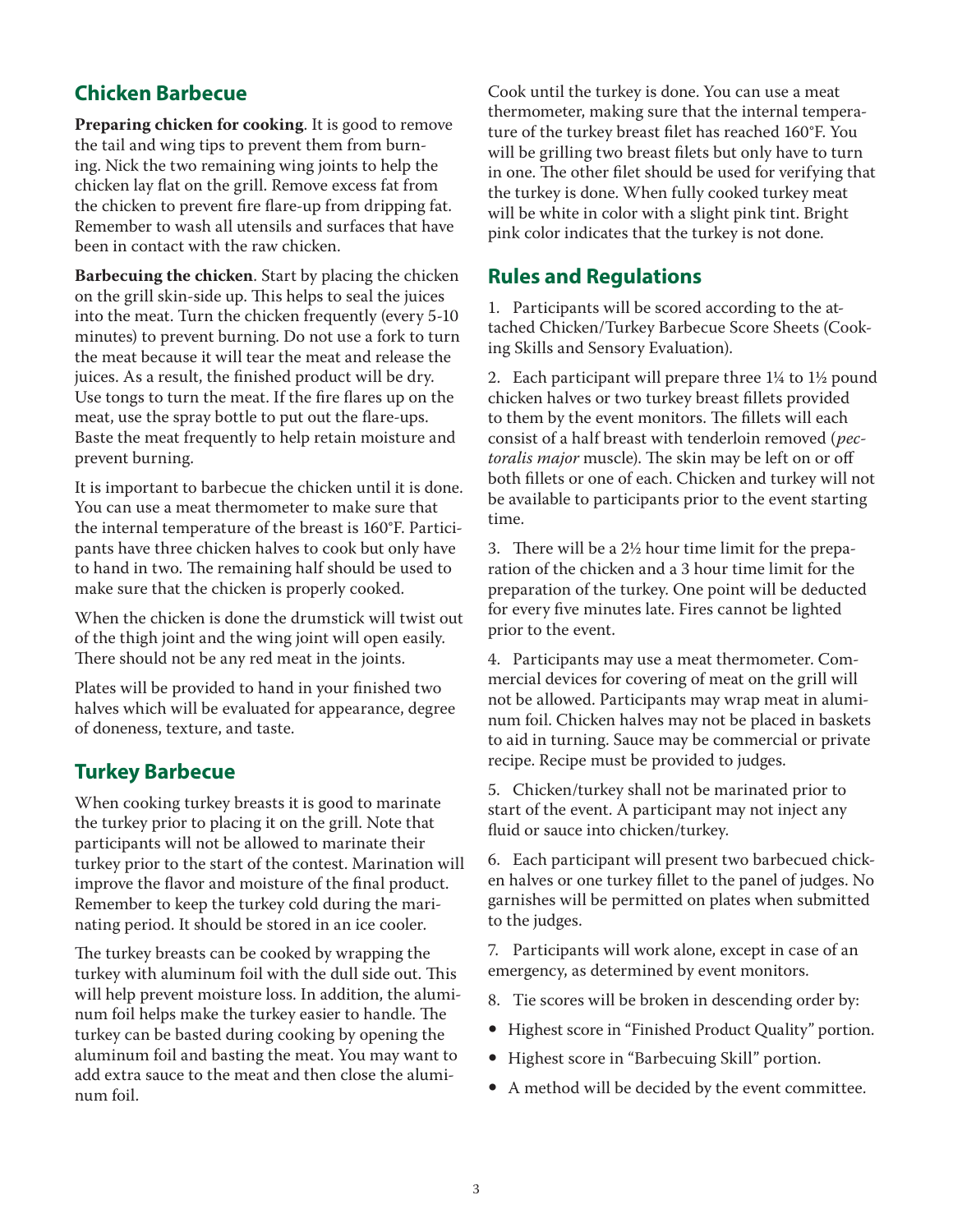9. Past state winners of the Chicken/Turkey Barbecue contest at the senior level cannot participate in the same contest again. However, the past state winner of the chicken barbecue contest at the senior level can participate in the turkey barbecue contest and vice versa.

10. Past state winners of the Chicken/Turkey Barbecue contests at the junior level can participate in either contest at the junior and/or senior level providing they meet age requirements.

11. If, for any reason, registered participants are unable to attend, please contact Dr. Pescatore as soon as possible so we do not waste chickens/turkeys.

Score sheets used by the judges are given on pages 5-8. Reviewing these sheets will help guide participants in the state contest.

#### **National Contest**

The top seniors in the state chicken and turkey barbecue contests will have the opportunity to represent Kentucky in the national contests.

An illustrated presentation, including factual information about broilers or turkeys is required for the state senior level winners (chicken or turkey) who proceed to national event. Participants will be allotted a maximum of 10 minutes for presentation. Judges will have up to three minutes for questions directed to Participants. Posters, table top displays and/or PowerPoint presentations may be used.

Each senior division winner will receive \$300 for expenses to participate in the national events.

Educational programs of Kentucky Cooperative Extension serve all people regardless of economic or social status and will not discriminate on the basis of race, color, ethnic origin, national origin, creed, religion, political belief, sex, sexual orientation, gender identity, gender expression, pregnancy, marital status, genetic information, age, veteran status, or physical or mental disability. Issued in furtherance of Cooperative Extension work, Acts of May 8 and June 30, 1914, in cooperation with the U.S. Department of Agriculture, Nancy M. Cox, Director of Cooperative Extension Programs, University of Kentucky College of Agriculture, Food and Environment, Lexington, and Kentucky State University, Frankfort. Copyright © 2019 for materials developed by University of Kentucky Cooperative Extension. This publication may be reproduced in portions or its entirety for educational or nonprofit purposes only. Permitted users shall give credit to the author(s) and include this copyright notice. Publications are also available on the World Wide Web at www.ca.uky.edu. Reviewed 7-2019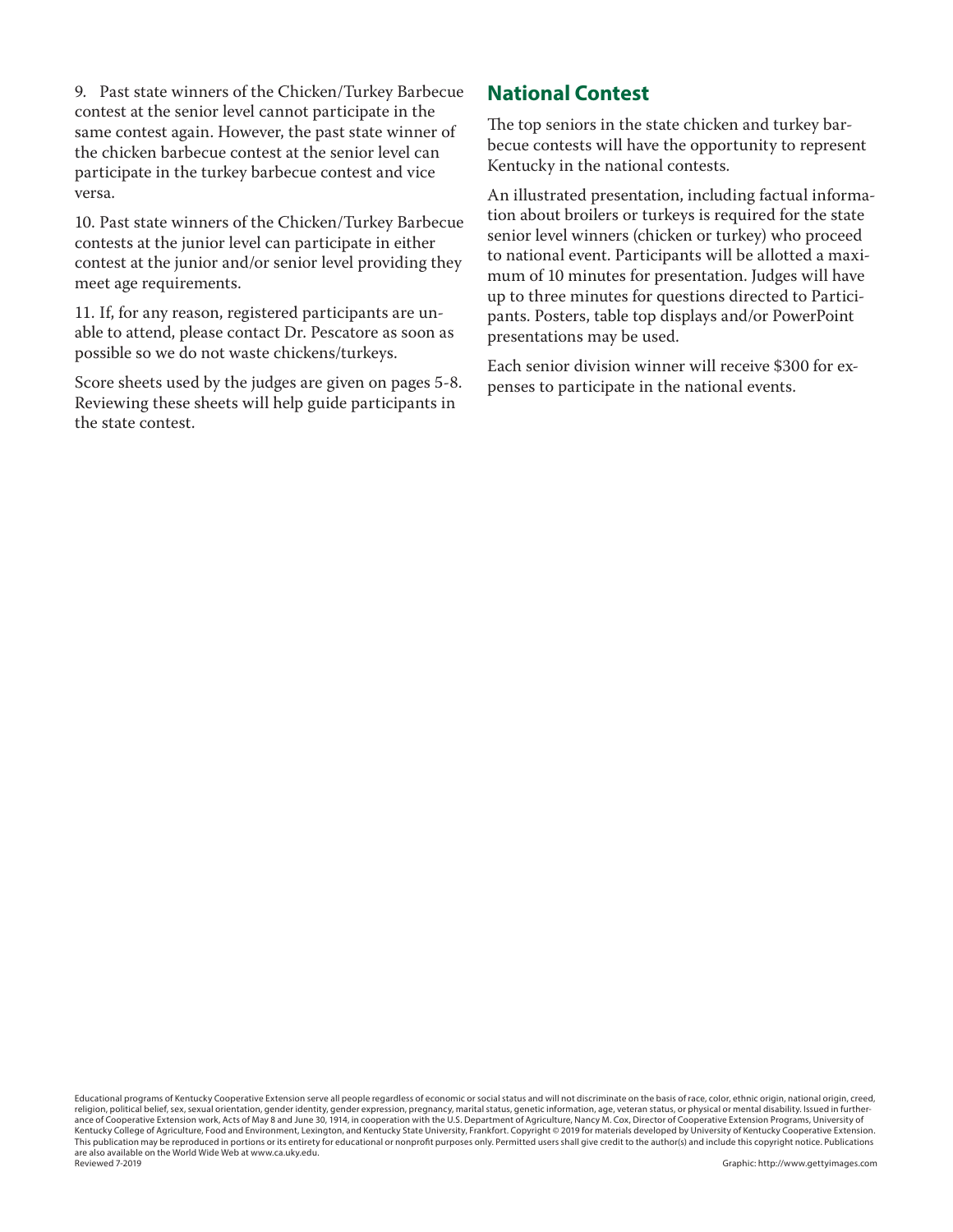## **Kentucky 4-H Chicken Barbecue** *Cooking Skills*

| Participant No.                                                                                                                  | Junior or Senior          |                         |                 |
|----------------------------------------------------------------------------------------------------------------------------------|---------------------------|-------------------------|-----------------|
| *Circle or check appropriate statement                                                                                           | <b>Max</b><br>points      | <b>Points</b><br>scored | <b>Comments</b> |
| Equipment and utensils*                                                                                                          |                           |                         |                 |
| Practical? $\square$<br>Efficient? $\square$<br>Complicated? $\square$<br>Timely? $\square$<br>Appropriately arranged?<br>$\Box$ | 5                         |                         |                 |
| Cleanup of work area and equipment?<br>No<br>Yes                                                                                 |                           |                         |                 |
| Provided appropriate recipe card?<br>Yes<br>No                                                                                   |                           |                         |                 |
| <b>Appearance and Cleanliness*</b>                                                                                               |                           |                         |                 |
| Person and equipment:                                                                                                            |                           |                         |                 |
| Initially<br>inappropriate<br>marginal<br>appropriate                                                                            | 5                         |                         |                 |
| While cooking<br>inappropriate<br>marginal<br>appropriate                                                                        |                           |                         |                 |
| Apron/Attire<br>inappropriate<br>marginal<br>appropriate                                                                         |                           |                         |                 |
| <b>Starting Fire*</b>                                                                                                            |                           |                         |                 |
| Was skilled demonstrated in starting fire?<br>Yes<br>No                                                                          | 10                        |                         |                 |
| Was method of lighting safe?<br>Yes<br>No                                                                                        |                           |                         |                 |
| Was extra fuel needed to start fire?<br>Yes<br>No                                                                                |                           |                         |                 |
| <b>Controlling Fire*</b>                                                                                                         |                           |                         |                 |
| Was person skilled in controlling fire?<br>No<br>Yes                                                                             |                           |                         |                 |
| Was their excessive smoke or flame?<br>Yes<br>No                                                                                 |                           |                         |                 |
| Fire/heat control<br>Too hot<br>Too cold                                                                                         | 0K<br>15                  |                         |                 |
| Excessive heat require control measures?<br>Yes<br>No                                                                            | N/A                       |                         |                 |
| Excessive ash dust stirred up?<br>Yes<br>No                                                                                      | N/A                       |                         |                 |
| If needed, was charcoal added properly?<br>Yes<br>No                                                                             | N/A                       |                         |                 |
| <b>Preparing Chicken for cooking*</b>                                                                                            |                           |                         |                 |
| Demonstrated overall cooking skill?<br>No<br>Yes                                                                                 |                           |                         |                 |
| Safe use of knife?<br>Yes<br>No                                                                                                  | N/A<br>10                 |                         |                 |
| Trimmed excess fat?<br>Yes<br>No                                                                                                 |                           |                         |                 |
| Safe handling of uncooked chicken?                                                                                               |                           |                         |                 |
| inappropriate<br>marginal                                                                                                        | appropriate               |                         |                 |
| <b>Skill in Barbecuing*</b>                                                                                                      |                           |                         |                 |
| Did cooking begin with skin side up?<br>Yes<br>No                                                                                |                           |                         |                 |
| Was chicken turned before blisters occurred?<br>No<br>Yes                                                                        |                           |                         |                 |
| Was skin torn or stuck to the grill?<br>Yes<br>No                                                                                | 25                        |                         |                 |
| Was sauce uniformly applied?<br>Yes<br>No                                                                                        |                           |                         |                 |
| Food safety issues observed?<br>cleanliness<br>contamination<br>handling<br>check for doneness                                   |                           |                         |                 |
|                                                                                                                                  | <b>Total Points</b><br>70 |                         |                 |
|                                                                                                                                  |                           |                         |                 |

\* \*

**General comments:**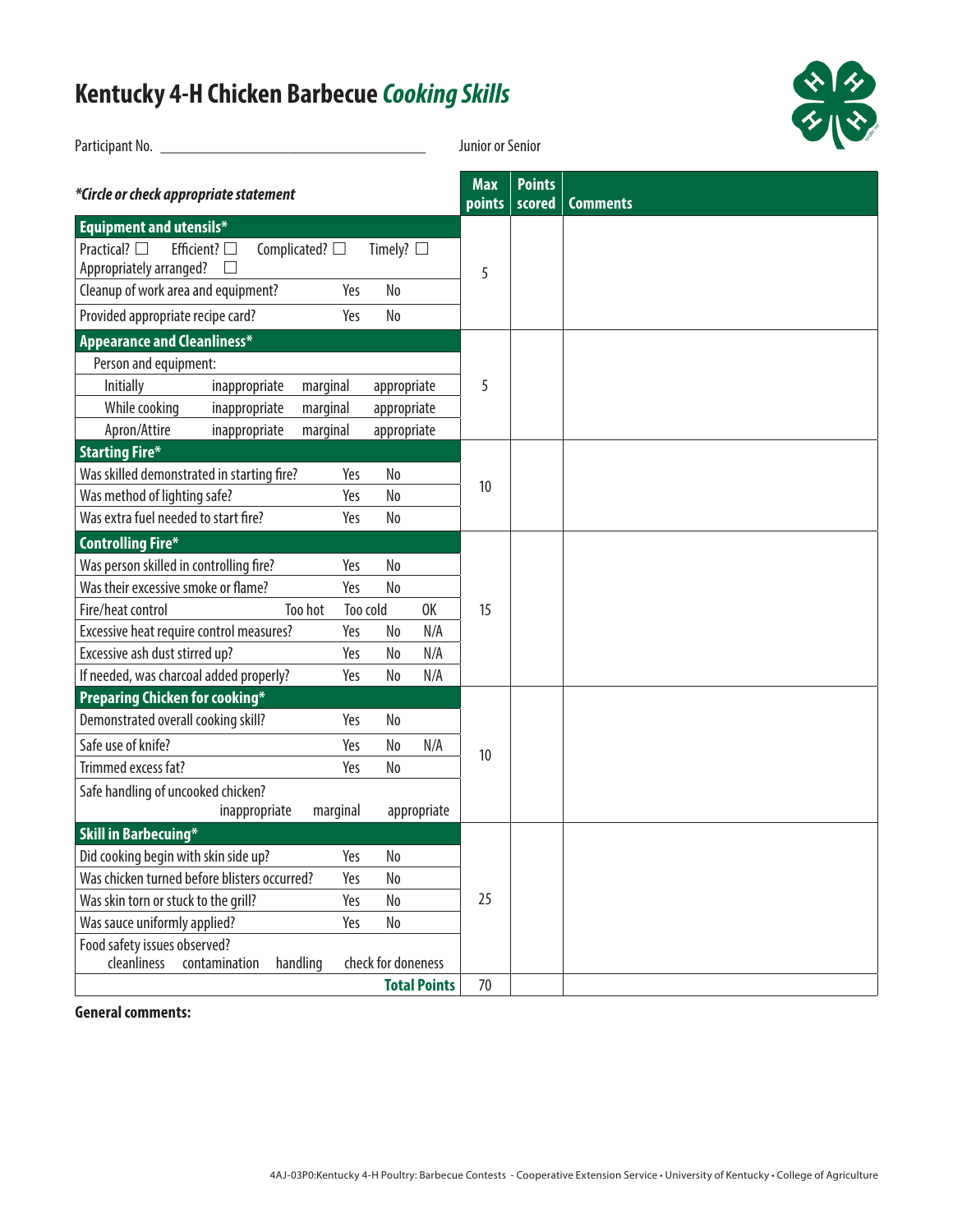## **Kentucky 4-H Chicken Barbecue** *Sensory Evaluation*

| Participant No. _                      |                                               |                      | Junior or Senior        |                                                                                                                                               |
|----------------------------------------|-----------------------------------------------|----------------------|-------------------------|-----------------------------------------------------------------------------------------------------------------------------------------------|
| *Circle or check appropriate statement |                                               | <b>Max</b><br>points | <b>Points</b><br>scored | <b>Comments</b>                                                                                                                               |
| Appearance*                            |                                               |                      |                         |                                                                                                                                               |
| Color                                  | too light OK too dark                         |                      |                         |                                                                                                                                               |
| Uniformity                             | excellent<br>OK .<br>good<br>poor             | 15                   |                         |                                                                                                                                               |
| <b>Burnt or blistered</b>              | moderate<br>slight none<br>severe             |                      |                         |                                                                                                                                               |
| Speckled with ash                      | slight none<br>moderate<br>severe             |                      |                         |                                                                                                                                               |
|                                        | Degree of Doneness (for each half handed in)* |                      |                         |                                                                                                                                               |
| Drumstick                              | undercooked<br>done<br>overcooked             |                      |                         |                                                                                                                                               |
|                                        | undercooked<br>done<br>overcooked             |                      |                         |                                                                                                                                               |
| Wing                                   | undercooked<br>overcooked<br>done             | 20                   |                         |                                                                                                                                               |
|                                        | undercooked<br>overcooked<br>done             |                      |                         |                                                                                                                                               |
| <b>Breast</b>                          | undercooked<br>done<br>overcooked             |                      |                         |                                                                                                                                               |
|                                        | undercooked<br>overcooked<br>done             |                      |                         |                                                                                                                                               |
|                                        | to the remaining categories.                  |                      |                         | NOTE: If the product handed in is severely undercooked and the judges deem it unsafe to eat, sensory evaluation will end here and zeros given |
| Texture*                               |                                               |                      |                         |                                                                                                                                               |
| Chewiness                              | tough chewy<br>tender                         | 15                   |                         |                                                                                                                                               |
| Rubbery                                | moderate<br>much<br>none                      |                      |                         |                                                                                                                                               |
| Juiciness                              | moist<br>dry<br>wet                           |                      |                         |                                                                                                                                               |
| Flavors*                               |                                               |                      |                         |                                                                                                                                               |
| Chicken taste                          | poor moderate<br>good<br>excellent            |                      |                         |                                                                                                                                               |
| Sauce                                  | 0K<br>weak<br>too strong<br>none              | 25                   |                         |                                                                                                                                               |
| Off flavor                             | slight<br>too strong<br>none                  |                      |                         |                                                                                                                                               |
| <b>BBQ</b> flovor                      | slight<br>too strong<br>none                  |                      |                         |                                                                                                                                               |
| After taste*                           |                                               |                      |                         |                                                                                                                                               |
|                                        | moderate<br>weak<br>strong<br>none            | 5                    |                         |                                                                                                                                               |
|                                        | <b>Total Points</b>                           | 80                   |                         |                                                                                                                                               |

**General comments:** 

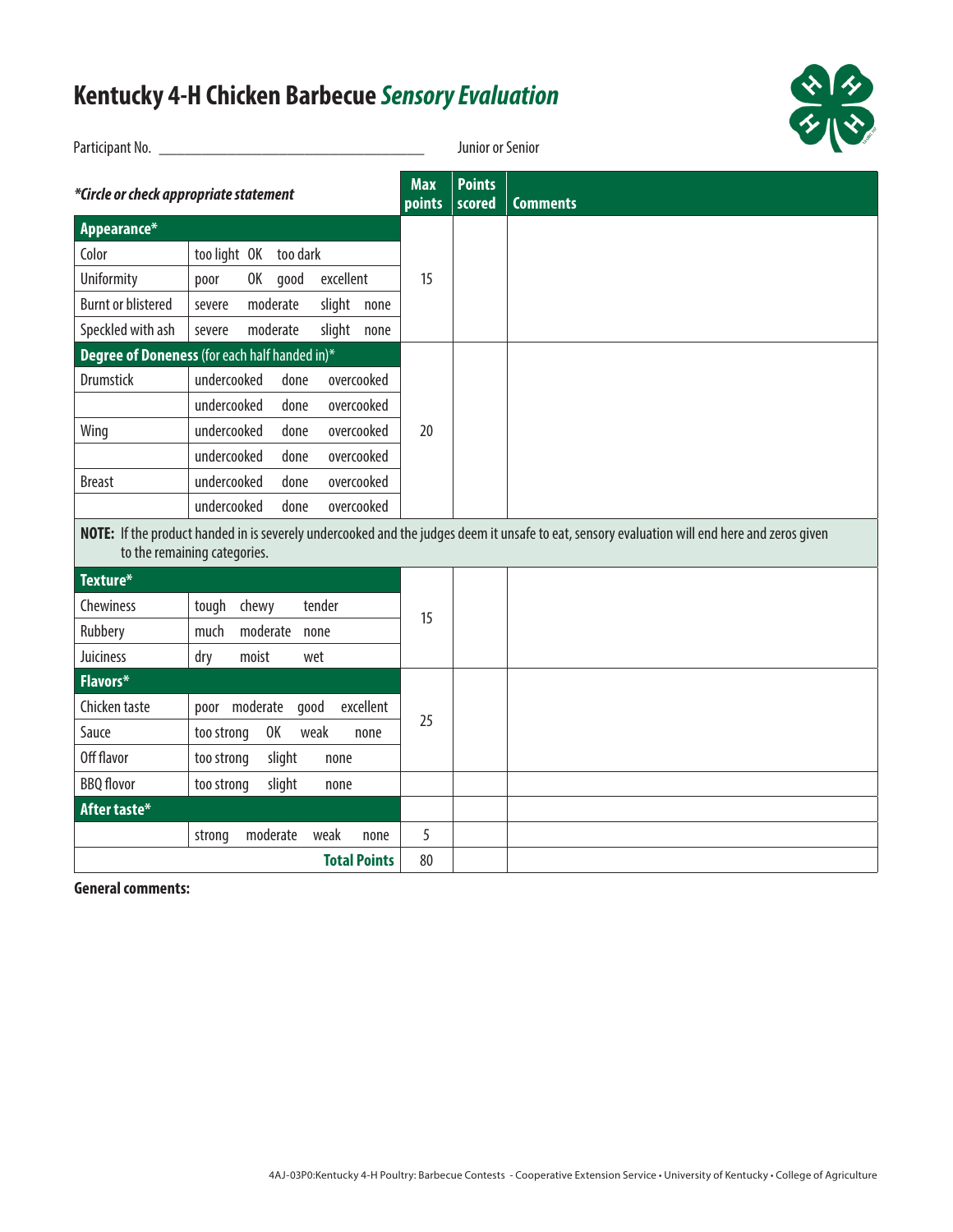## **Kentucky 4-H Turkey Barbecue** *Cooking Skills*

| <b>Kentucky 4-H Turkey Barbecue Cooking Skills</b>                                                                               | ※1夕<br>夕 1 ※2             |                         |                 |
|----------------------------------------------------------------------------------------------------------------------------------|---------------------------|-------------------------|-----------------|
|                                                                                                                                  | Junior or Senior          |                         |                 |
| *Circle or check appropriate statement                                                                                           | <b>Max</b><br>points      | <b>Points</b><br>scored | <b>Comments</b> |
| <b>Equipment and utensils*</b>                                                                                                   |                           |                         |                 |
| Practical? $\square$<br>Efficient? $\square$<br>Complicated? $\square$<br>Timely? $\square$<br>Appropriately arranged?<br>$\Box$ | 5                         |                         |                 |
| Cleanup of work area and equipment?<br>No<br>Yes                                                                                 |                           |                         |                 |
| Provided appropriate recipe card?<br>No<br>Yes                                                                                   |                           |                         |                 |
| <b>Appearance and Cleanliness*</b>                                                                                               |                           |                         |                 |
| Person and equipment:                                                                                                            |                           |                         |                 |
| Initially<br>marginal<br>inappropriate<br>appropriate                                                                            | 5                         |                         |                 |
| While cooking<br>inappropriate<br>marginal<br>appropriate                                                                        |                           |                         |                 |
| Apron/Attire<br>inappropriate<br>marginal<br>appropriate                                                                         |                           |                         |                 |
| <b>Starting Fire*</b>                                                                                                            |                           |                         |                 |
| Was skilled demonstrated in starting fire?<br>Yes<br>No                                                                          | 10                        |                         |                 |
| Was method of lighting safe?<br>Yes<br>No                                                                                        |                           |                         |                 |
| Was extra fuel needed to start fire?<br>Yes<br>No                                                                                |                           |                         |                 |
| <b>Controlling Fire*</b>                                                                                                         |                           |                         |                 |
| Was person skilled in controlling fire?<br>N <sub>0</sub><br>Yes                                                                 |                           |                         |                 |
| Was their excessive smoke or flame?<br>Yes<br>N <sub>o</sub>                                                                     |                           |                         |                 |
| Too hot<br>Fire/heat control<br>Too cold                                                                                         | 0K<br>15                  |                         |                 |
| Excessive heat require control measures?<br>Yes<br>No                                                                            | N/A                       |                         |                 |
| Excessive ash dust stirred up?<br>Yes<br>No                                                                                      | N/A                       |                         |                 |
| If needed, was charcoal added properly?<br>Yes<br>No                                                                             | N/A                       |                         |                 |
| <b>Preparing Turkey for cooking*</b>                                                                                             |                           |                         |                 |
| Demonstrated overall cooking skill?<br>Yes<br>No                                                                                 |                           |                         |                 |
| Safe use of knife?<br>Yes<br>No                                                                                                  | N/A<br>10                 |                         |                 |
| Yes<br>Trimmed excess fat?<br>No                                                                                                 |                           |                         |                 |
| Safe handling of uncooked turkey?                                                                                                |                           |                         |                 |
| marginal<br>inappropriate                                                                                                        | appropriate               |                         |                 |
| <b>Skill in Barbecuing*</b>                                                                                                      |                           |                         |                 |
| Was turkey turned before blisters occurred?<br>N <sub>0</sub><br>Yes                                                             |                           |                         |                 |
| Demonstated skill in turning turkey?<br>Yes<br>No                                                                                | 25                        |                         |                 |
| Was sauce uniformly applied?<br>Yes<br>No                                                                                        |                           |                         |                 |
| Food safety issues observed?<br>cleanliness<br>check for doneness<br>contamination<br>handling                                   |                           |                         |                 |
|                                                                                                                                  | <b>Total Points</b><br>70 |                         |                 |

**General comments:**